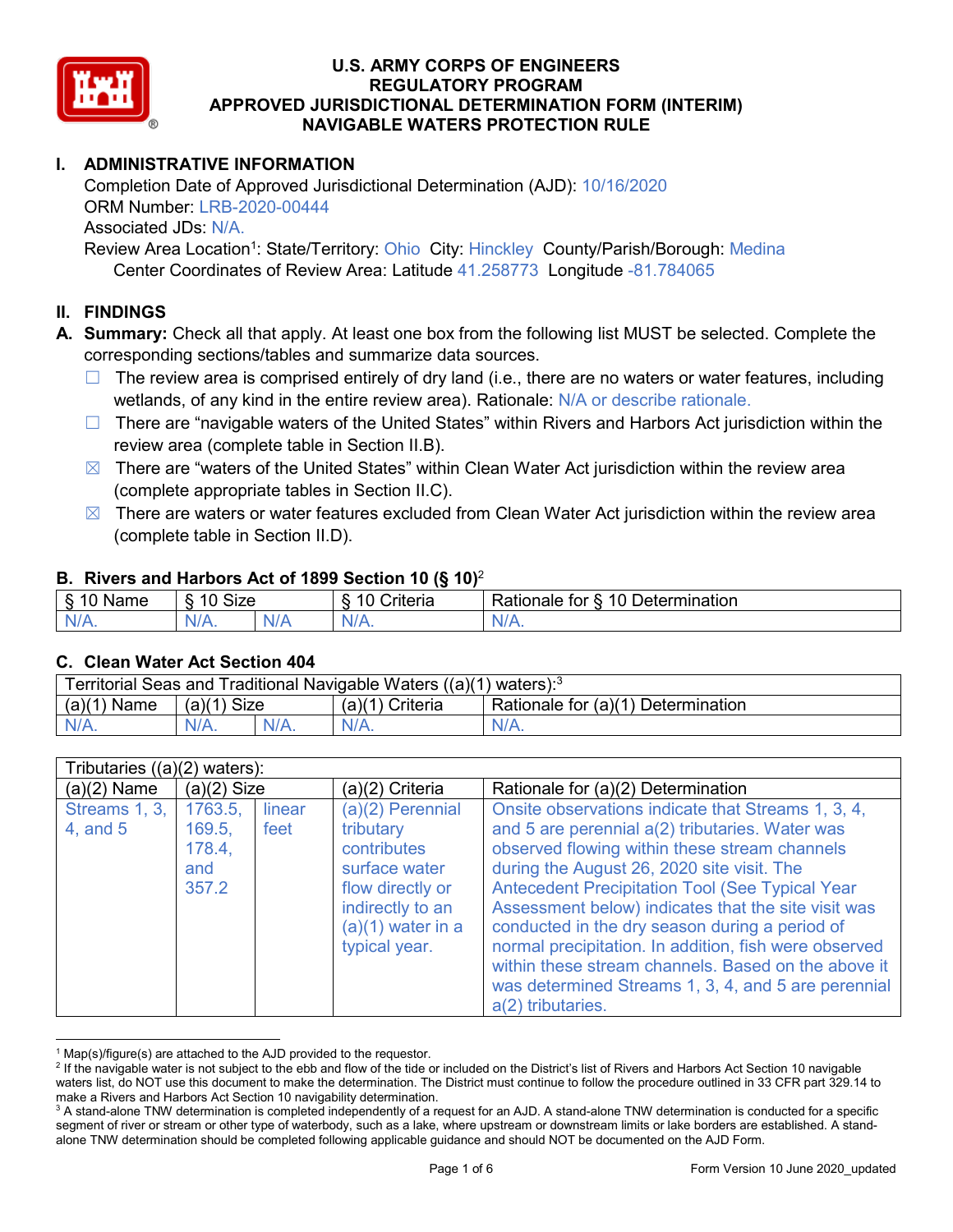

|                           | Tributaries $((a)(2)$ waters): |                |                                                                                                                                                  |                                                                                                                                                                                                                                                                                                                                                                                                                                                                                                                                        |  |  |  |
|---------------------------|--------------------------------|----------------|--------------------------------------------------------------------------------------------------------------------------------------------------|----------------------------------------------------------------------------------------------------------------------------------------------------------------------------------------------------------------------------------------------------------------------------------------------------------------------------------------------------------------------------------------------------------------------------------------------------------------------------------------------------------------------------------------|--|--|--|
| $(a)(2)$ Name             | $(a)(2)$ Size                  |                | (a)(2) Criteria                                                                                                                                  | Rationale for (a)(2) Determination                                                                                                                                                                                                                                                                                                                                                                                                                                                                                                     |  |  |  |
| <b>Streams 2</b><br>and 7 | 60.3<br>and<br>82.0            | linear<br>feet | (a)(2) Intermittent<br>tributary<br>contributes<br>surface water<br>flow directly or<br>indirectly to an<br>$(a)(1)$ water in a<br>typical year. | Onsite observations indicate that Streams 2 and 7<br>are intermittent a(2) tributaries. Water was observed<br>pooled within both stream channels, but neither was<br>flowing at the surface. Water was observed flowing a<br>few inches below the surface. Since the site visit<br>was conducted in the dry season during a period of<br>normal precipitation it was determined that the<br>streams flow intermittently (see Typical Year<br>Assessment below). Also, the Berea USGS quad<br>identifies these streams as intermittent. |  |  |  |

| Lakes and ponds, and impoundments of jurisdictional waters $((a)(3)$ waters): |               |  |                   |                                    |  |
|-------------------------------------------------------------------------------|---------------|--|-------------------|------------------------------------|--|
| $(a)(3)$ Name                                                                 | $(a)(3)$ Size |  | $(a)(3)$ Criteria | Rationale for (a)(3) Determination |  |
| $N/A$ .                                                                       | $N/A$ .       |  | $N/A$ .           | $N/A$ .                            |  |

| Adjacent wetlands $((a)(4)$ waters): |               |                  |                                                            |                                                                                                                          |  |  |  |
|--------------------------------------|---------------|------------------|------------------------------------------------------------|--------------------------------------------------------------------------------------------------------------------------|--|--|--|
| $(a)(4)$ Name                        | $(a)(4)$ Size |                  | $(a)(4)$ Criteria                                          | Rationale for (a)(4) Determination                                                                                       |  |  |  |
| Wetland C                            | 2.07          | $\text{acre}(s)$ | $(a)(4)$ Wetland<br>abuts an $(a)(1)$ -<br>$(a)(3)$ water. | Onsite observations indicate that Wetland C directly<br>abuts Stream 1, a Clean Water Act Section 404 a(2)<br>tributary. |  |  |  |

# **D. Excluded Waters or Features**

|                       | (b)(12)): <sup>4</sup><br>Excluded waters $((b)(1) -$ |                |                                                                                                     |                                                                                                                                                                                                                                                                                                                                                                                                                                                                                                                                                                                                                                                                                               |  |  |  |  |
|-----------------------|-------------------------------------------------------|----------------|-----------------------------------------------------------------------------------------------------|-----------------------------------------------------------------------------------------------------------------------------------------------------------------------------------------------------------------------------------------------------------------------------------------------------------------------------------------------------------------------------------------------------------------------------------------------------------------------------------------------------------------------------------------------------------------------------------------------------------------------------------------------------------------------------------------------|--|--|--|--|
| <b>Exclusion Name</b> | <b>Exclusion Size</b>                                 |                | Exclusion <sup>5</sup>                                                                              | <b>Rationale for Exclusion Determination</b>                                                                                                                                                                                                                                                                                                                                                                                                                                                                                                                                                                                                                                                  |  |  |  |  |
| Stream 1 - EPH        | 233                                                   | linear<br>feet | $(b)(3)$ Ephemeral<br>feature, including<br>an ephemeral<br>stream, swale,<br>gully, rill, or pool. | Stream 1- EPH was observed to be an<br>ephemeral stream channel. This was based on a<br>combination of the following - channel size,<br>observed substrate, lack of flow, and absence of<br>groundwater. The channel was approximately 3<br>feet in width, with silt substrate - which can be<br>evidence of infrequent flow. There was no<br>observed flow or pools (despite the fact that the<br>visit was conducted during a normal period of<br>precipitation (see Typical Year Assessment<br>below)), and it was determined that the entire<br>watershed size is 1-2 acres; so, unless<br>groundwater is present there is not a sufficient<br>amount of precipitation to make the stream |  |  |  |  |

 <sup>4</sup> Some excluded waters, such as (b)(2) and (b)(4), may not be specifically identified on the AJD form unless a requestor specifically asks a Corps district to do so. Corps districts may, in case-by-case instances, choose to identify some or all of these waters within the review area. <sup>5</sup> Because of the broad nature of the (b)(1) exclusion and in an effort to collect data on specific types of waters that would be covered by the (b)(1)

exclusion, four sub-categories of (b)(1) exclusions were administratively created for the purposes of the AJD Form. These four sub-categories are not new exclusions, but are simply administrative distinctions and remain (b)(1) exclusions as defined by the NWPR.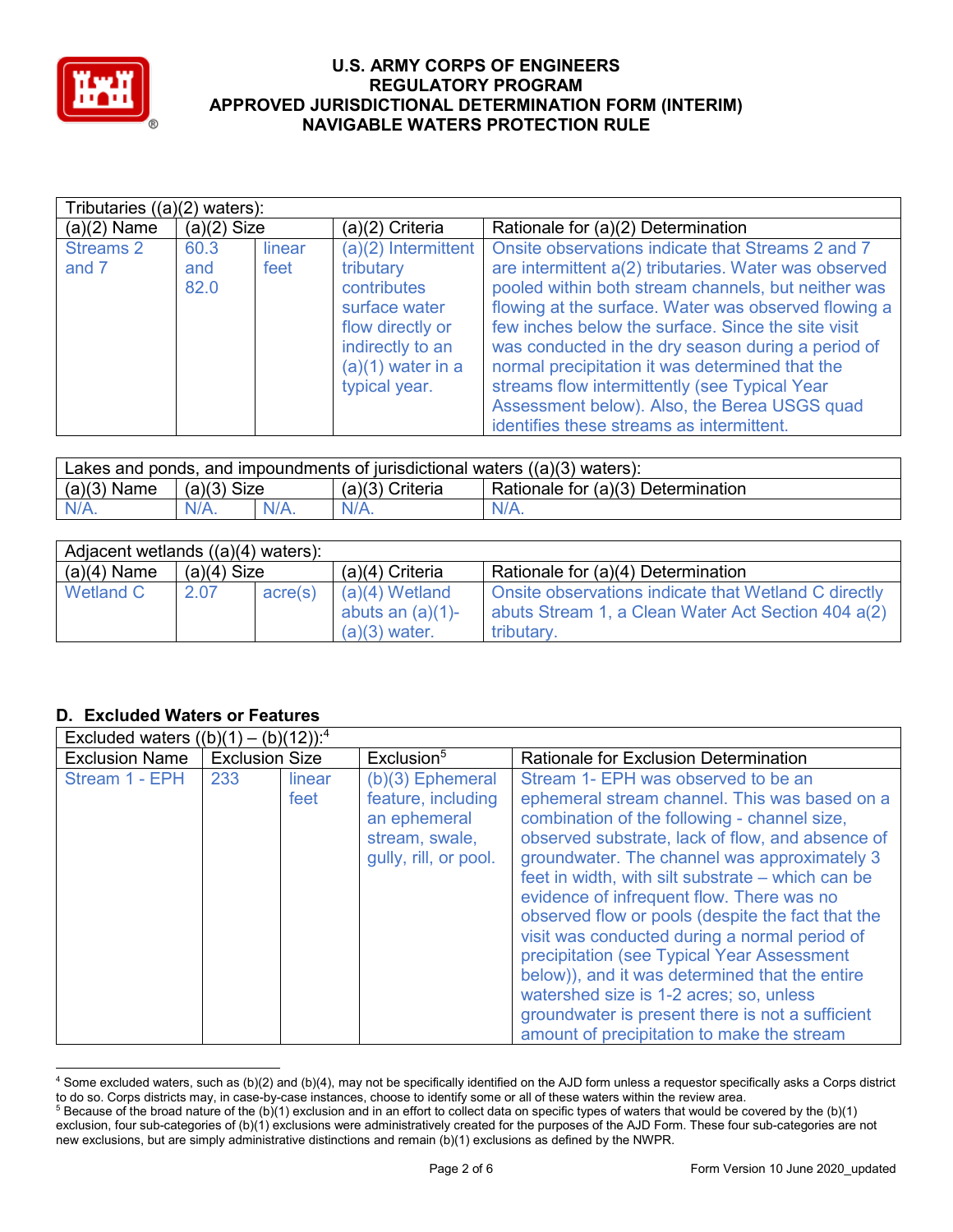

| Excluded waters $((b)(1) - (b)(12))$ : <sup>4</sup> |                       |                        |                                                                                                                                                                                                                                                                                                                                                                                                                                                                                                                                                                                                                                                                                                                                                                                                                                                                                                                                                                                                                    |  |  |  |
|-----------------------------------------------------|-----------------------|------------------------|--------------------------------------------------------------------------------------------------------------------------------------------------------------------------------------------------------------------------------------------------------------------------------------------------------------------------------------------------------------------------------------------------------------------------------------------------------------------------------------------------------------------------------------------------------------------------------------------------------------------------------------------------------------------------------------------------------------------------------------------------------------------------------------------------------------------------------------------------------------------------------------------------------------------------------------------------------------------------------------------------------------------|--|--|--|
| <b>Exclusion Name</b>                               | <b>Exclusion Size</b> | Exclusion <sup>5</sup> | Rationale for Exclusion Determination                                                                                                                                                                                                                                                                                                                                                                                                                                                                                                                                                                                                                                                                                                                                                                                                                                                                                                                                                                              |  |  |  |
|                                                     |                       |                        | intermittent or perennial. While onsite, Corps<br>staff walked the length of the stream channel<br>looking for evidence of groundwater influence -<br>none were observed. There were no observed<br>seeps or springs, and topography is relatively flat<br>so none would be expected. In addition,<br>vegetation (i.e. skunk cabbage, royal fern) that<br>are most commonly observed in areas of<br>groundwater influence were not observed onsite<br>nor were oxidized rhizospheres. Therefore, it<br>was determined there is no groundwater<br>influence and hydrology is strictly from<br>precipitation. In addition, to confirm onsite<br>observations the Twinsburg, OH 7.5 min USGS<br>Quad was reviewed to determine<br>presence/absence of onsite stream channels.<br>The USGS quad does not identify any stream<br>channels onsite corresponding to the location of<br>Stream 1 - EPH. Thus, based on the above, it<br>was determined that both onsite Stream 1 - EPH<br>is an excluded ephemeral stream. |  |  |  |

| Excluded waters $((b)(1) - (b)(12))$ : <sup>6</sup> |                                                  |                |                                                                                                     |                                                                                                                                                                                                                                                                                                                                                                                                                                                                                                                                                                                                                                                                                                                                                                                                                                                                                                                                                                              |
|-----------------------------------------------------|--------------------------------------------------|----------------|-----------------------------------------------------------------------------------------------------|------------------------------------------------------------------------------------------------------------------------------------------------------------------------------------------------------------------------------------------------------------------------------------------------------------------------------------------------------------------------------------------------------------------------------------------------------------------------------------------------------------------------------------------------------------------------------------------------------------------------------------------------------------------------------------------------------------------------------------------------------------------------------------------------------------------------------------------------------------------------------------------------------------------------------------------------------------------------------|
| <b>Exclusion Name</b>                               | <b>Exclusion Size</b>                            |                | Exclusion <sup>7</sup>                                                                              | <b>Rationale for Exclusion Determination</b>                                                                                                                                                                                                                                                                                                                                                                                                                                                                                                                                                                                                                                                                                                                                                                                                                                                                                                                                 |
| Streams 6, 8, 9,<br>10, and 11                      | 421.4,<br>120,<br>16.8,<br>78.6,<br>and<br>498.7 | linear<br>feet | $(b)(3)$ Ephemeral<br>feature, including<br>an ephemeral<br>stream, swale,<br>gully, rill, or pool. | Streams 6, 8, 9, 10, and 11 were observed to be<br>an ephemeral stream channel. This was based<br>on a combination of the following - channel size,<br>observed substrate, lack of flow, and absence of<br>groundwater. Each of these channels were<br>approximately 1-3 feet in width, with sandy/silt<br>substrate – which can be evidence of infrequent<br>flow as fine material is not washed away by<br>consistent flows. There were no observed flow or<br>pools (despite the fact that the visit was<br>conducted during a normal period of precipitation<br>(see Typical Year Assessment below)), and it<br>was determined that the entire watershed size is<br>approximately 1-2 acres; so unless groundwater<br>is present there is not a sufficient amount of<br>precipitation to make the stream intermittent or<br>perennial. While onsite, Corps staff walked the<br>length of the stream channel looking for<br>evidence of groundwater influence - none were |

 $6$  Some excluded waters, such as (b)(2) and (b)(4), may not be specifically identified on the AJD form unless a requestor specifically asks a Corps district to do so. Corps districts may, in case-by-case instances, choose to identify some or all of these waters within the review area. <sup>7</sup> Because of the broad nature of the (b)(1) exclusion and in an effort to collect data on specific types of waters that would be covered by the (b)(1)

exclusion, four sub-categories of (b)(1) exclusions were administratively created for the purposes of the AJD Form. These four sub-categories are not new exclusions, but are simply administrative distinctions and remain (b)(1) exclusions as defined by the NWPR.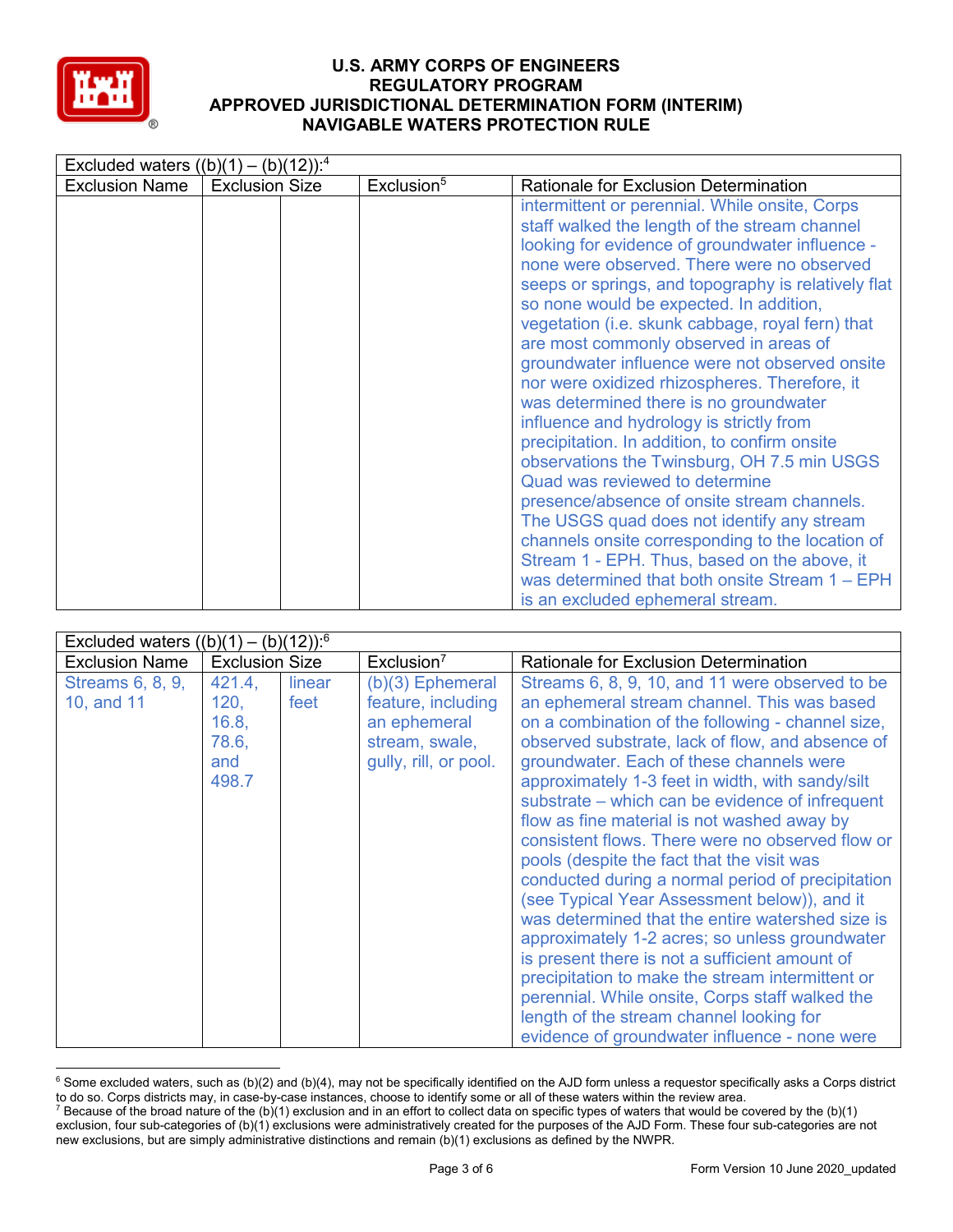

| Excluded waters $((b)(1) - (b)(12))$ : <sup>6</sup> |                       |                        |                                                                                                                                                                                                                                                                                                                                                                                                                                                                                                                                                                                                                                                                                                                                                                                                                                                       |
|-----------------------------------------------------|-----------------------|------------------------|-------------------------------------------------------------------------------------------------------------------------------------------------------------------------------------------------------------------------------------------------------------------------------------------------------------------------------------------------------------------------------------------------------------------------------------------------------------------------------------------------------------------------------------------------------------------------------------------------------------------------------------------------------------------------------------------------------------------------------------------------------------------------------------------------------------------------------------------------------|
| <b>Exclusion Name</b>                               | <b>Exclusion Size</b> | Exclusion <sup>7</sup> | <b>Rationale for Exclusion Determination</b>                                                                                                                                                                                                                                                                                                                                                                                                                                                                                                                                                                                                                                                                                                                                                                                                          |
|                                                     |                       |                        | observed. There were no observed seeps or<br>springs, and topography is relatively flat so none<br>would be expected. In addition, vegetation (i.e.<br>skunk cabbage, royal fern) that are most<br>commonly observed in areas of groundwater<br>influence were not observed onsite nor were<br>oxidized rhizospheres. Therefore, it was<br>determined there is no groundwater influence<br>and hydrology is strictly from precipitation. In<br>addition, to confirm onsite observations the<br>Berea, OH 7.5 min USGS Quad was reviewed to<br>determine presence/absence of onsite stream<br>channels. The USGS quad does not identify any<br>stream channels onsite corresponding to the<br>location of Streams 6, 8, 9, 10, and 11. Thus,<br>based on the above, it was determined that<br>these stream channels are excluded ephemeral<br>streams. |

|                         | Excluded waters $((b)(1) - (b)(12))$ : <sup>8</sup> |                  |                                  |                                                                                                                                                                                                                                                                                                                                                                                                                                                                                                                                                                                                                                                                                                                                                                                                                                                                                                                                                |  |  |  |
|-------------------------|-----------------------------------------------------|------------------|----------------------------------|------------------------------------------------------------------------------------------------------------------------------------------------------------------------------------------------------------------------------------------------------------------------------------------------------------------------------------------------------------------------------------------------------------------------------------------------------------------------------------------------------------------------------------------------------------------------------------------------------------------------------------------------------------------------------------------------------------------------------------------------------------------------------------------------------------------------------------------------------------------------------------------------------------------------------------------------|--|--|--|
| <b>Exclusion</b>        | <b>Exclusion Size</b>                               |                  | Exclusion <sup>9</sup>           | Rationale for Exclusion Determination                                                                                                                                                                                                                                                                                                                                                                                                                                                                                                                                                                                                                                                                                                                                                                                                                                                                                                          |  |  |  |
| Name                    |                                                     |                  |                                  |                                                                                                                                                                                                                                                                                                                                                                                                                                                                                                                                                                                                                                                                                                                                                                                                                                                                                                                                                |  |  |  |
| Wetlands A, B,<br>and D | 0.08, 0.33,<br>and $0.23$                           | $\text{acre}(s)$ | (b)(1) Non-<br>adjacent wetland. | Wetlands A, B, and D do not meet any of the<br>four criteria that would make an (a)(4) adjacent<br>water subject to jurisdiction under Section 404 of<br>the Clean Water Act. Wetlands A, B, and D were<br>circumnavigated during the site visit. No defined<br>channels/tributaries/ditches were observed<br>flowing from Wetlands A, B, and D to any (a)(1-<br>3) water. Wetlands A and B are located<br>approximately 350 LF from the nearest a(1-3)<br>water (a(2) and Wetland D is located<br>approximately 150 LF from the nearest a(1-3)<br>water. Based on site observations the nearest<br>a(1-3) waters would not flood any of the wetland<br>areas at least once during a typical year. The<br>nearest evidence of typical year flow (i.e. debris,<br>leaf wracking) is located approximately 5 feet<br>from these streams' banks. Also, there are no<br>natural berms or the like located between the<br>a(1-3) water and wetland. |  |  |  |

<sup>&</sup>lt;sup>8</sup> Some excluded waters, such as (b)(2) and (b)(4), may not be specifically identified on the AJD form unless a requestor specifically asks a Corps district to do so. Corps districts may, in case-by-case instances, choose to identify some or all of these waters within the review area.

<sup>&</sup>lt;sup>9</sup> Because of the broad nature of the (b)(1) exclusion and in an effort to collect data on specific types of waters that would be covered by the (b)(1) exclusion, four sub-categories of (b)(1) exclusions were administratively created for the purposes of the AJD Form. These four sub-categories are not new exclusions, but are simply administrative distinctions and remain (b)(1) exclusions as defined by the NWPR.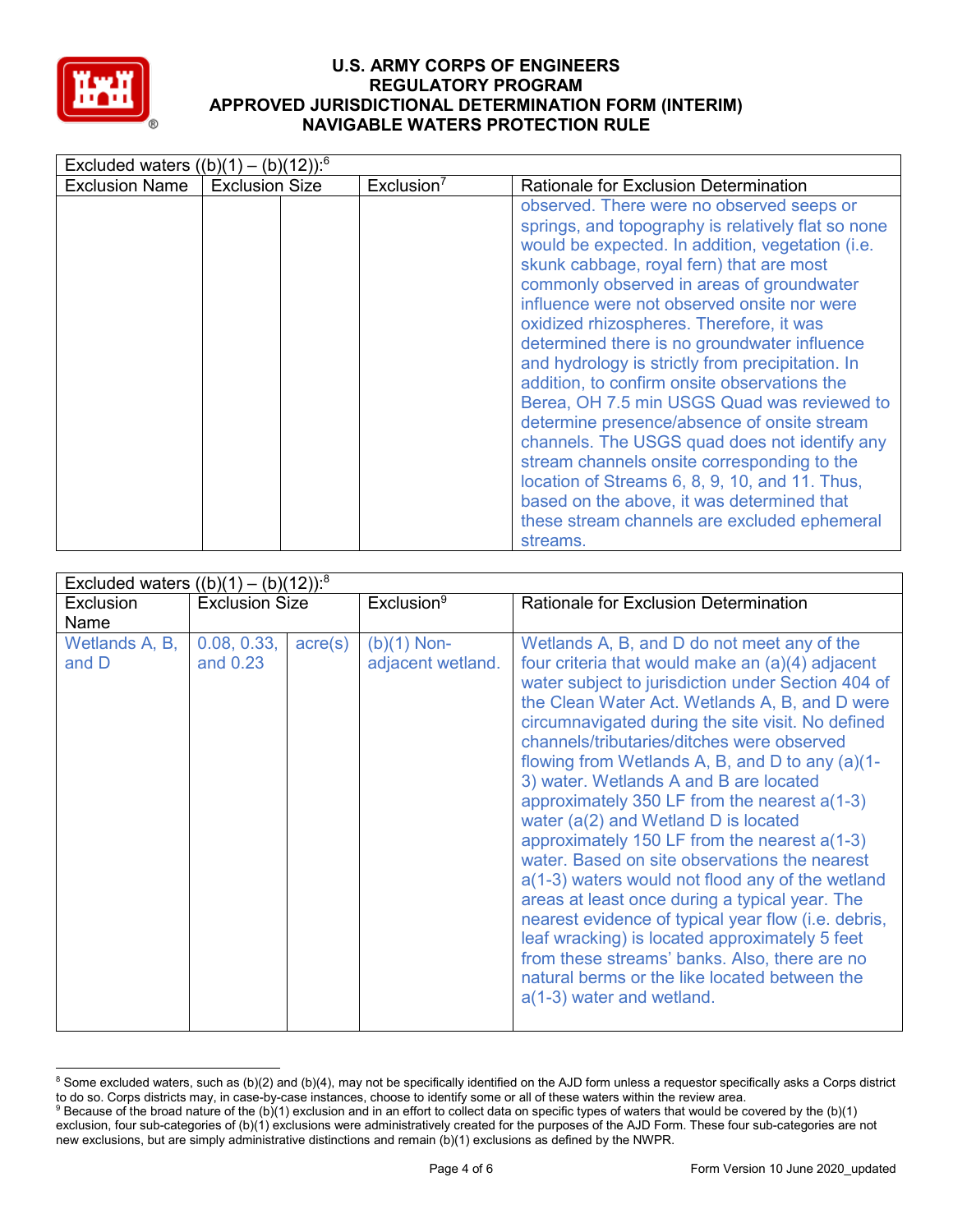

| Excluded waters $((b)(1) - (b)(12))$ : <sup>10</sup> |                       |         |                                    |                                                                                                                                                                                                                                                                                                                              |  |  |
|------------------------------------------------------|-----------------------|---------|------------------------------------|------------------------------------------------------------------------------------------------------------------------------------------------------------------------------------------------------------------------------------------------------------------------------------------------------------------------------|--|--|
| Exclusion                                            | <b>Exclusion Size</b> |         | Exclusion <sup>11</sup>            | <b>Rationale for Exclusion Determination</b>                                                                                                                                                                                                                                                                                 |  |  |
| Name                                                 |                       |         |                                    |                                                                                                                                                                                                                                                                                                                              |  |  |
| <b>Wetlands E</b><br>and F                           | $1.23$ and<br>0.76    | acre(s) | $(b)(1)$ Non-<br>adjacent wetland. | Wetlands E and F directly abut Streams 6 and<br>11, respectively, both of which are excluded b(3)<br>ephemeral streams. Therefore, they are also<br>excluded features. Onsite observations indicate<br>that Wetlands E and F's only connection to the<br>downstream a(1) water is through Streams 6 and<br>11, respectively. |  |  |

# **III. SUPPORTING INFORMATION**

- **A. Select/enter all resources** that were used to aid in this determination and attach data/maps to this document and/or references/citations in the administrative record, as appropriate.
	- $\boxtimes$  Information submitted by, or on behalf of, the applicant/consultant: Wetland Delineation, Portion of
	- Parcel Number 01703A16023 located in Hunckley Township, Medina County, Ohio, February 2020 This information is sufficient for purposes of this AJD. Rationale: N/A
	- $\Box$  Data sheets prepared by the Corps: Title(s) and/or date(s).
	- ☐ Photographs: Aerial and Other: Title(s) and/or date(s).
	- $\boxtimes$  Corps site visit(s) conducted on: August 26, 2020
	- ☐ Previous Jurisdictional Determinations (AJDs or PJDs): Title(s) and/or date(s)
	- ☒ Antecedent Precipitation Tool: *provide detailed discussion in Section III.B*.
	- ☐ USDA NRCS Soil Survey: Title(s) and/or date(s).
	- $\Box$  USFWS NWI maps: Title(s) and/or date(s).
	- $\boxtimes$  USGS topographic maps: Berea, OH 7.5 min

# **Other data sources used to aid in this determination:**

| Data Source (select)              | Name and/or date and other relevant information |
|-----------------------------------|-------------------------------------------------|
| USGS Sources                      | $N/A$ .                                         |
| <b>USDA Sources</b>               | N/A                                             |
| NOAA Sources                      | N/A.                                            |
| <b>USACE Sources</b>              | N/A                                             |
| <b>State/Local/Tribal Sources</b> | N/A                                             |
| <b>Other Sources</b>              | N/A                                             |

**B. Typical year assessment(s):** The subject parcel's latitude/longitude was entered into the Antecedent Precipitation Tool (APT) which was used to determine average precipitation, total precipitation over the 90 days preceding the Corps' site visit, and whether the site visit was conducted under dry, normal or wet conditions. The APT pulled precipitation data from the nearest weather station – Cleveland. The APT

 $10$  Some excluded waters, such as (b)(2) and (b)(4), may not be specifically identified on the AJD form unless a requestor specifically asks a Corps district to do so. Corps districts may, in case-by-case instances, choose to identify some or all of these waters within the review area. <sup>11</sup> Because of the broad nature of the (b)(1) exclusion and in an effort to collect data on specific types of waters that would be covered by the (b)(1) exclusion, four sub-categories of (b)(1) exclusions were administratively created for the purposes of the AJD Form. These four sub-categories are not new exclusions, but are simply administrative distinctions and remain (b)(1) exclusions as defined by the NWPR.